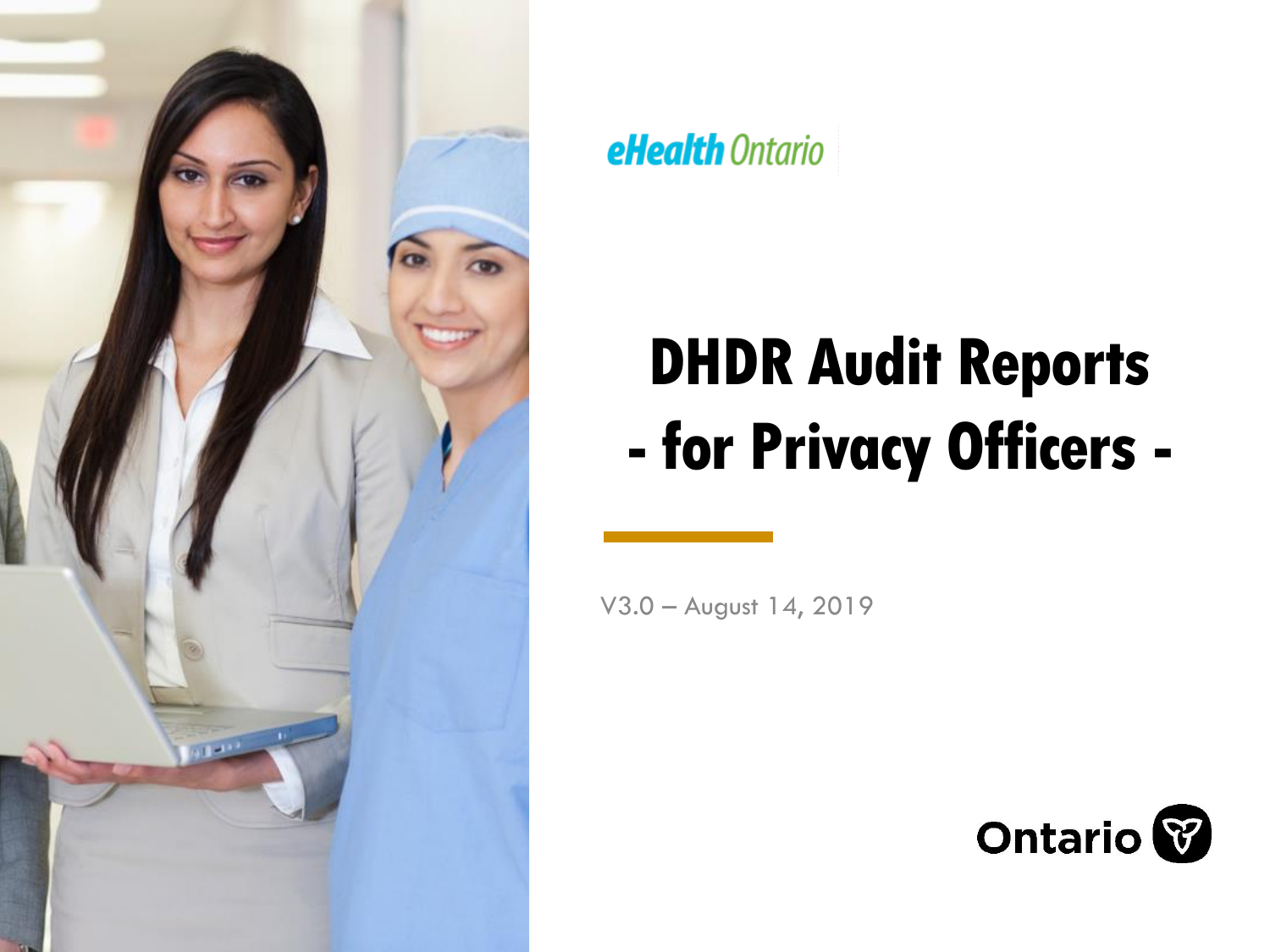### **Overview**

- o The purpose of this presentation is to:
	- Provide Privacy Officers with an overview of the audit reports available to them
	- Learn how to request an audit report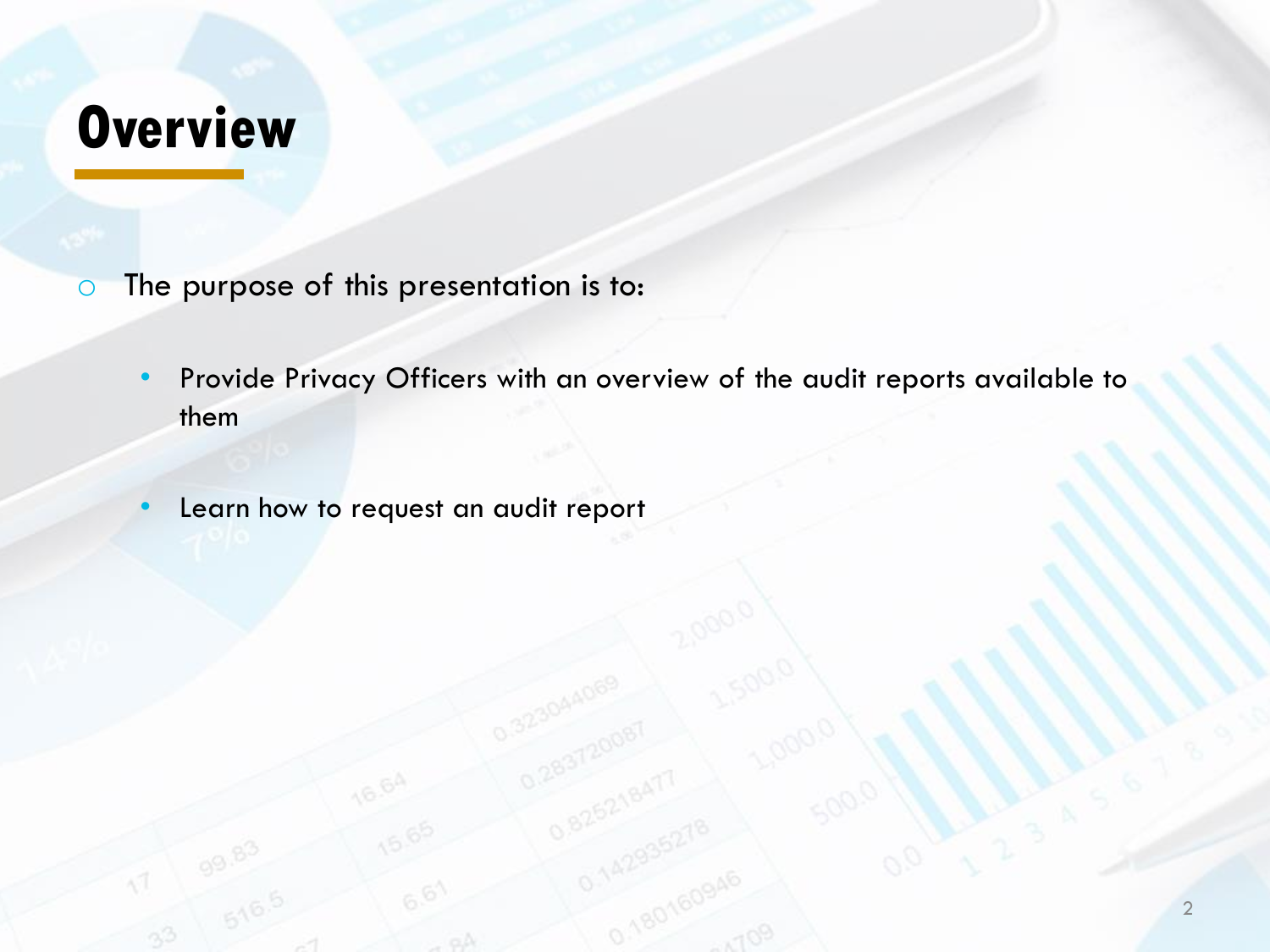## **Standard Audit Report**

As a Privacy Officer, you will have access to the "**DHDR System User Activity Report**"

- $\circ$  What is it?
	- The report is generated daily at 8AM for each organization accessing DHDR, and lists all the temporary overrides of consent directives that occurred at each organization during the previous day.
	- This allows Privacy Officers to audit these events in a timely manner to ensure staff are following the process when performing a temporary override or "unblocking" of a patient's consent directive.
- o How do I get it?
	- eHealth Ontario will email the report to the Privacy Officer at the site where the override occurred in an encrypted and secure manner.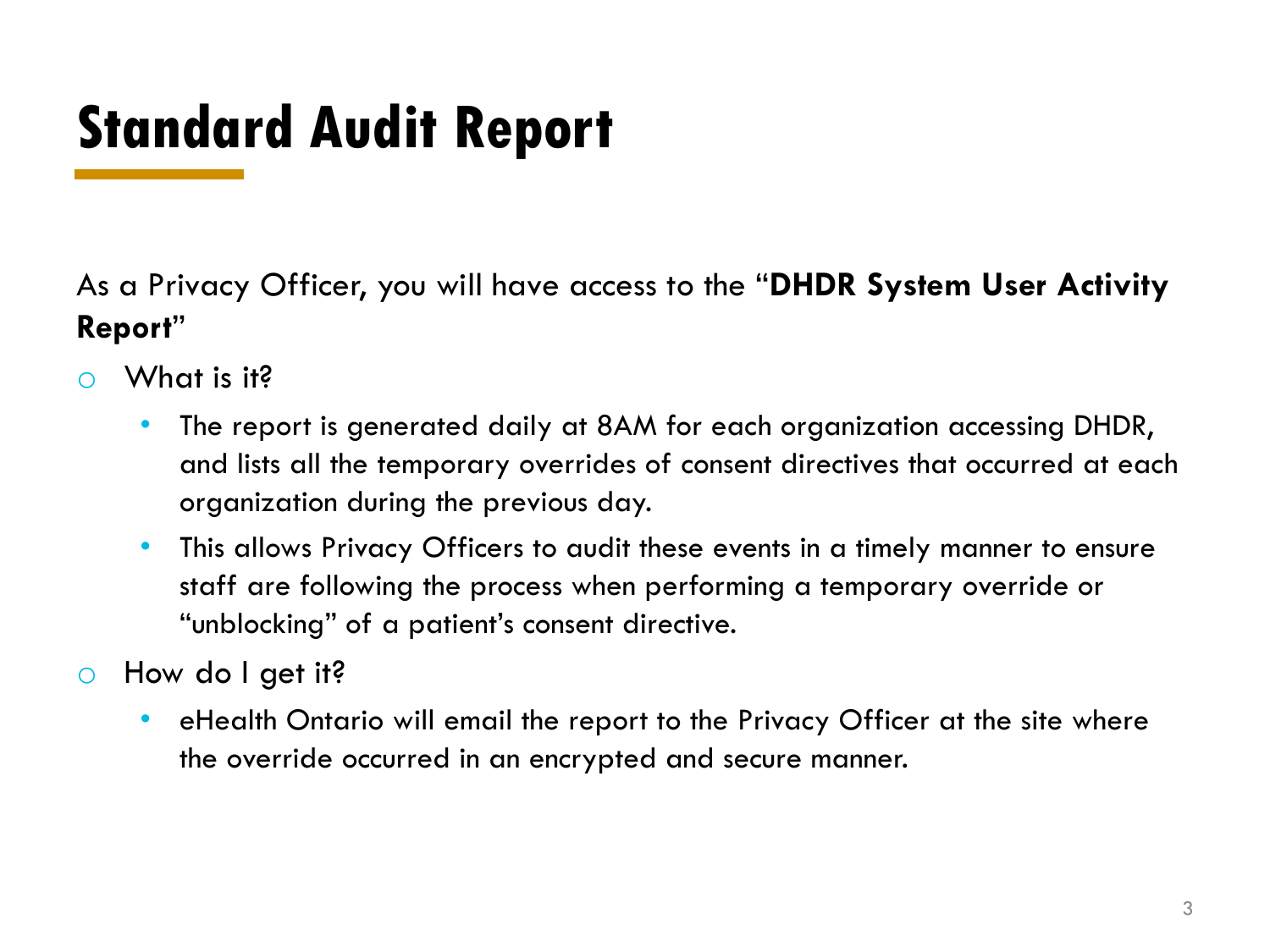## **Standard Audit Report**

Sample DHDR System User Activity Report – Organization View

DHDR SYSTEM USER ACTIVITY REPORT - ORG VIEW

CONFIDENTIAL - HIGH SENSITIVITY

| <b>REPORT PERIOD :</b>           |                     |                        |                          |                      |                     |         |                       |                            |                 |                 |                            |                       |
|----------------------------------|---------------------|------------------------|--------------------------|----------------------|---------------------|---------|-----------------------|----------------------------|-----------------|-----------------|----------------------------|-----------------------|
| <b>REPORT CREATED ON :</b>       |                     |                        |                          |                      |                     |         |                       |                            |                 |                 |                            |                       |
| <b>ORGANIZATION ID AND NAME:</b> |                     |                        |                          |                      |                     |         |                       |                            |                 |                 |                            |                       |
|                                  |                     |                        |                          |                      |                     |         |                       |                            |                 |                 |                            |                       |
|                                  |                     |                        |                          |                      |                     |         |                       |                            |                 |                 |                            |                       |
| <b>Date and Time</b>             | <b>Patient Name</b> | <b>Patient ID Type</b> | <b>Patient ID Number</b> | <b>Date of Birth</b> | <b>Name of User</b> | User ID | <b>Consent Status</b> | <b>Consent Provided By</b> | <b>SDM Name</b> | <b>SDM Type</b> | <b>Consent Obtained By</b> | <b>Transaction ID</b> |
|                                  |                     |                        |                          |                      |                     |         |                       |                            |                 |                 |                            |                       |
|                                  |                     |                        |                          |                      |                     |         |                       |                            |                 |                 |                            |                       |
|                                  |                     |                        |                          |                      |                     |         |                       |                            |                 |                 |                            |                       |
|                                  |                     |                        |                          |                      |                     |         |                       |                            |                 |                 |                            |                       |
|                                  |                     |                        |                          |                      |                     |         |                       |                            |                 |                 |                            |                       |
|                                  |                     |                        |                          |                      |                     |         |                       |                            |                 |                 |                            |                       |
|                                  |                     |                        |                          |                      |                     |         |                       |                            |                 |                 |                            |                       |
|                                  |                     |                        |                          |                      |                     |         |                       |                            |                 |                 |                            |                       |
|                                  |                     |                        |                          |                      |                     |         |                       |                            |                 |                 |                            |                       |
|                                  |                     |                        |                          |                      |                     |         |                       |                            |                 |                 |                            |                       |

- o Sample of a "User Activity Report Organization View"
- $\circ$  If no overrides occurred, the report will contain no results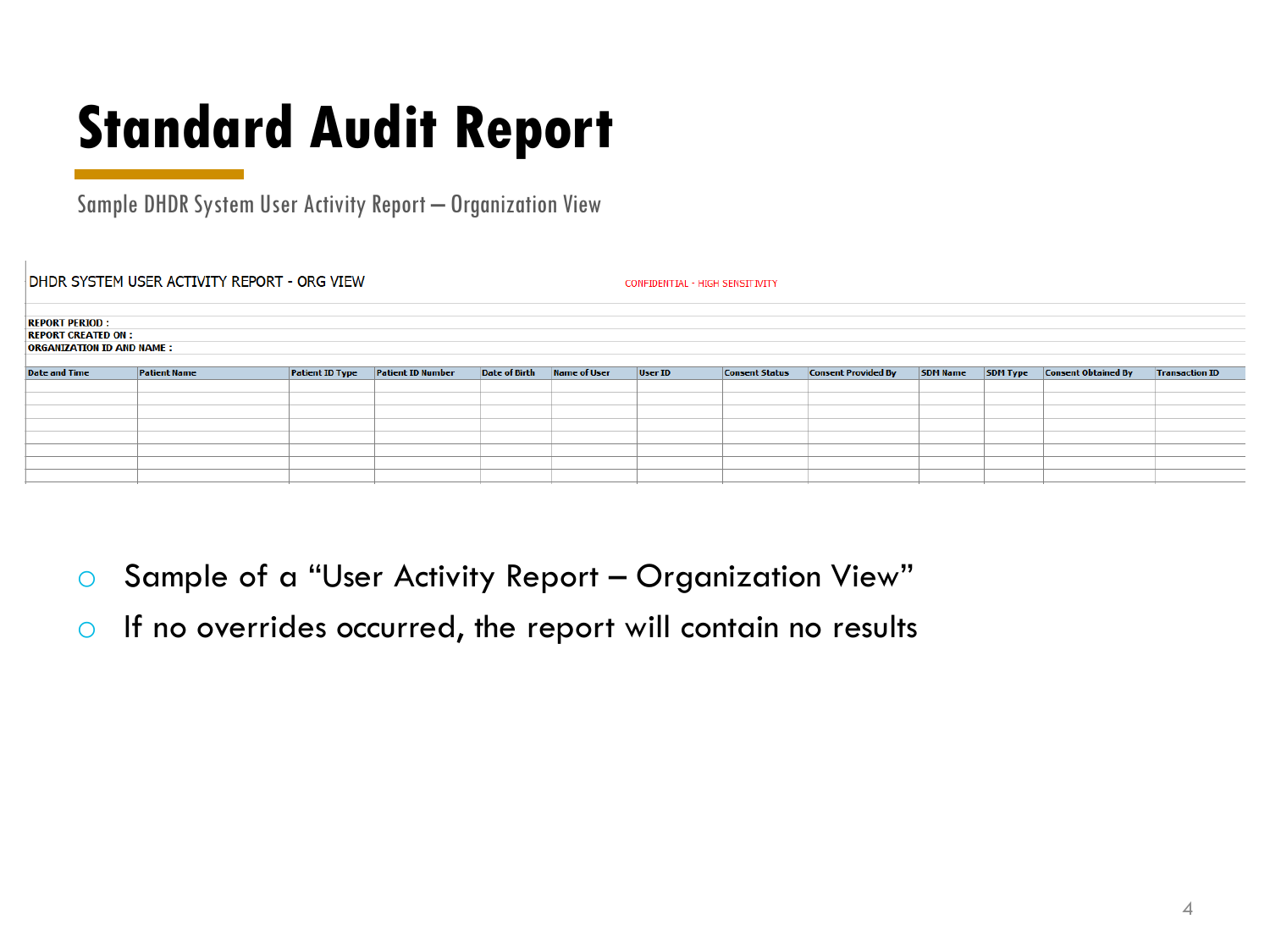### **What Are Ad Hoc Reports?**

- o Ad hoc audit reports are requested on an "as-needed" basis
- o There are 3 types:
	- **1. DHDR System User Activity Report – Organizational View**
		- These are all the DHDR queries made by your organization (i.e. a report of *all* users within your organization that accessed the DHDR)
	- **2. DHDR System User Activity Report – Specific User**
		- These are all the DHDR queries made by a specific clinician within your organization (i.e. a report of a *specific user* within your organization that accessed the DHDR)

### **3. DHDR System User Activity Report – Access to a Specific Patient's Drug Information by Users in an Organization**

• These are queries made by all clinicians regarding a specific patient, within your organization (i.e. a report listing all clinicians who have accessed a specific *patient's* DHDR dispensed drug history, within your specific organization)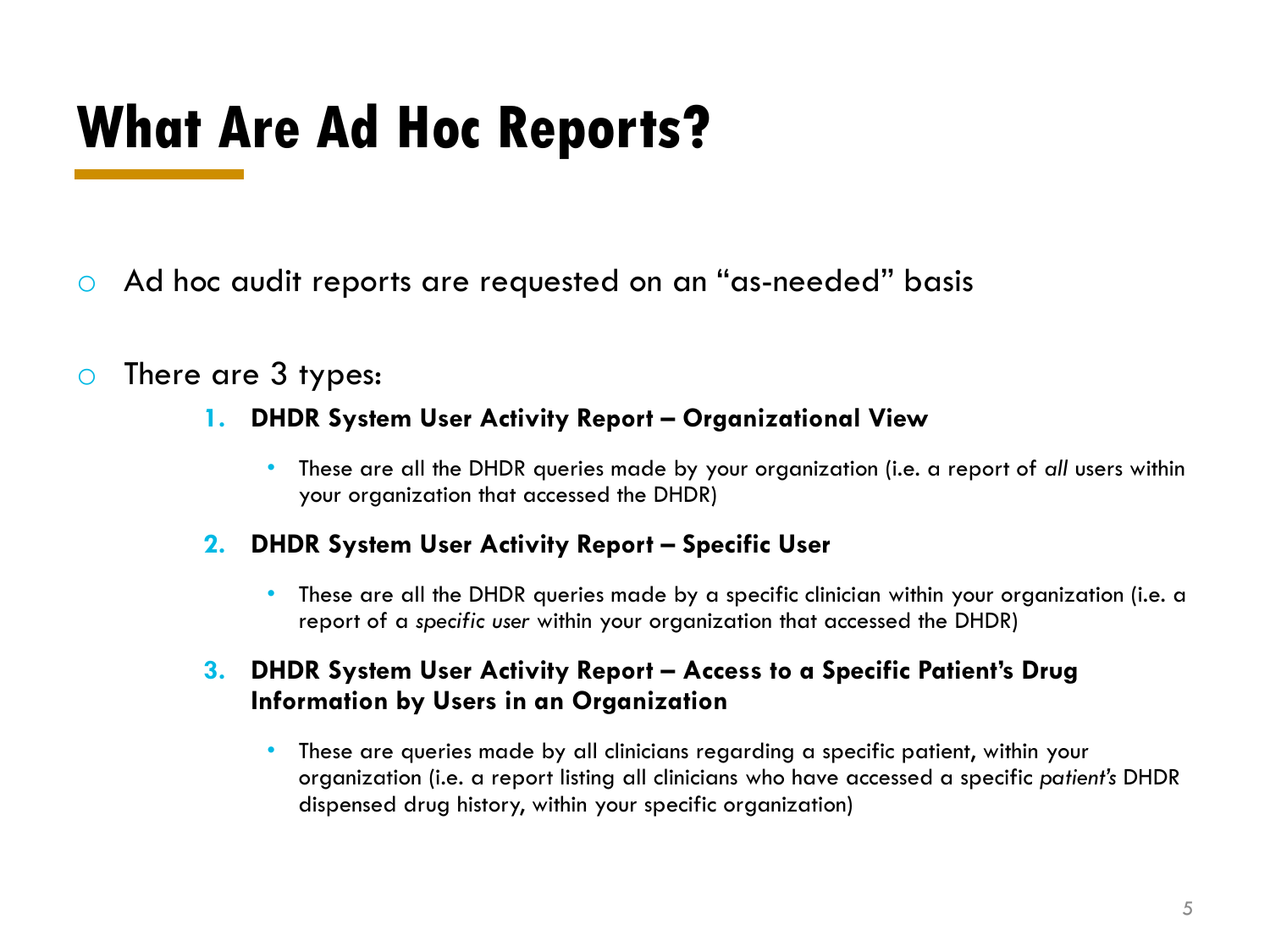### **How to Request an Audit Report**

- o To request ad hoc reports available to a Privacy Officer, call or email the eHealth Ontario Service Desk
- o You will receive a ticket number, along with the "DHDR Audit Report Request Form"
	- Complete the required fields, and follow the instructions provided on the form
	- All forms **must** be encrypted before sending it back to eHealth Ontario to protect sensitive information.

| <b>eHealth</b> Ontario<br><b>Service Desk</b> |
|-----------------------------------------------|
| Toll free: 1-866-250-1554                     |
| servicedesk@ehealthontario.on.ca              |
|                                               |
|                                               |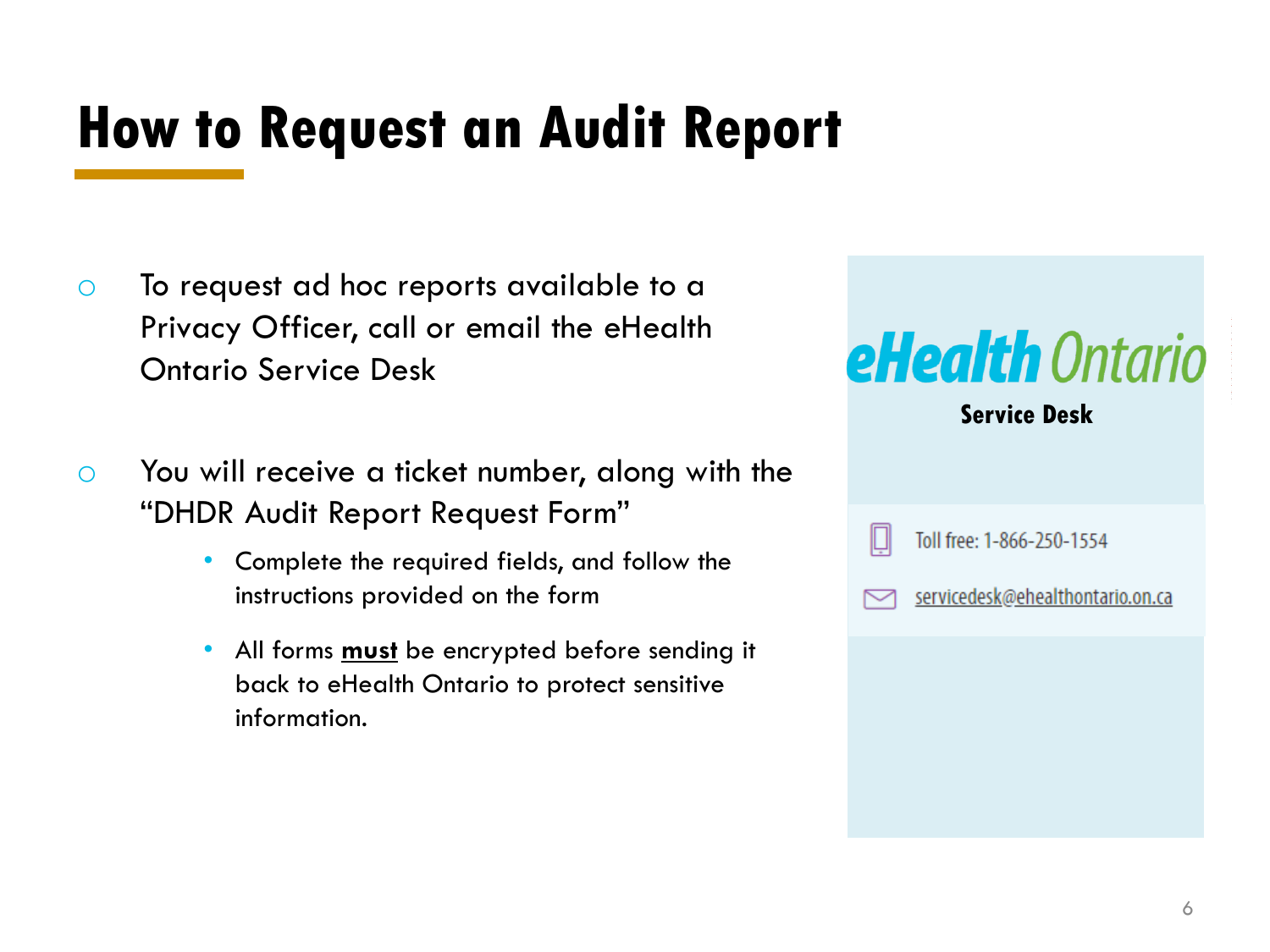### **Ad Hoc Reports**

Sample of DHDR Audit Report Request Form



Instructions on how to securely encrypt a file before sending it back to eHealth Ontario.

### Digital Health Drug Repository (DHDR) Audit Report Request Form

### Overview

This form is intended for Ministry of Health and Long Term Care (MOHLTC) representatives and Privacy Officers within a health care organization. The following reports may be requested:

### **Reports available to MOHLTC representatives**

- A. Patient Drug History Report
- B. Patient Drug History Access Report
- C. DHDR System User Activity Report All Organizations
- D. DHDR System User Activity Report Access to a Specific Patient's Drug Information by Users in an Organization

### Reports available to Privacy Officers<sup>1</sup> within a health care organization

- E. DHDR System User Activity Report Organizational View: Report on the activity of ALL the users in the organization
- F. DHDR System User Activity Report Specific User: Report on the activity of a SPECIFIC user in the organization
- G. DHDR System User Activity Report Access to a Specific Patient's Drug Information by Users in an Organization: Report of ALL users in the organization that have searched for a SPECIFIC patient

### **Instructions**

- 1. Complete the required (\*) fields.
- $2.$ Password protect and save the completed form in a .ZIP format
- $3.$ Name the file using the Service Desk ticket number (e.g. INC000002139472.zip)
- Email the form to: dhdr@ehealthontario.on.ca, including the Service Desk ticket number  $\boldsymbol{4}$
- 5. A DHDR representative will telephone you for the password please do NOT include the password in the email.

### **Questions**

If you have questions about this form, contact the Digital Health Drug Repository team at: dhdr@ehealthontario.on.ca

### **Quick tips for password protecting documents**

Recommended software: WinZip Encryption MUST be set to AES (256-bit)

- Drag and drop file into WinZip
- Click "Encrypt Zip File", located under the Tools menu
- Create a strong password (e.g., 8 characters or more, using a mix of upper case, lower case, numbers and special  $3.$ characters)

For more detailed instructions, please review the Site Support Guide document included with your agreements package.

<sup>1</sup> These reports may be requested by the Privacy Officer or authorized delegate. Written authorization for a delegate must be provided to the eHealth Ontario Privacy Office at privacy.operations@ehealthontario.on.ca.

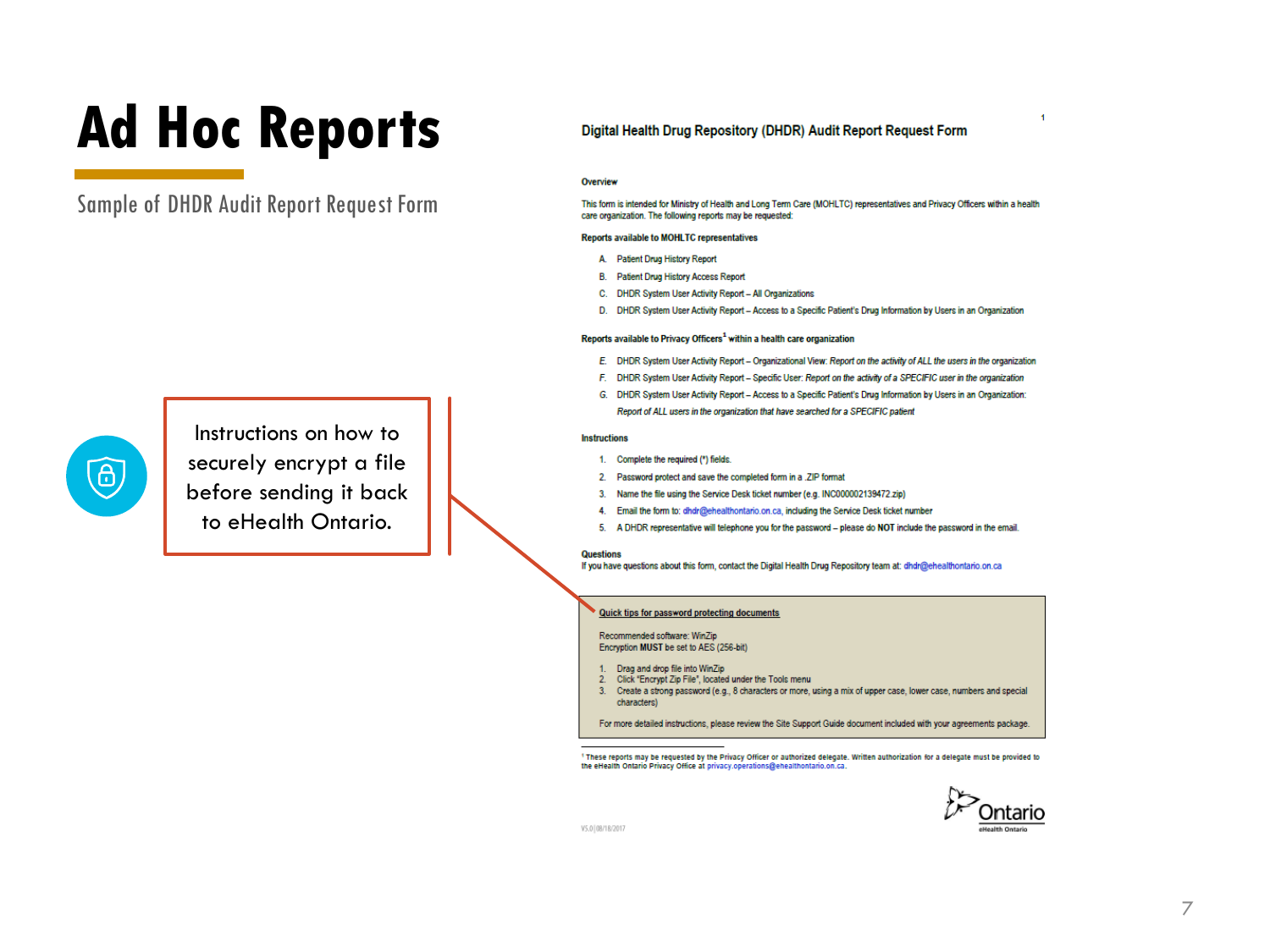### **Ad Hoc Reports**

Sample of DHDR Audit Report Request Form



Audit reports that can be requested have not changed – but re-named with more user-friendly language.

### Digital Health Drug Repository (DHDR) Audit Report Request Form Clear Form \*SECTION 1: REQUESTOR CONTACT INFORMATION "Requestor" is the person who completes the form. \*REQUEST DATE (MM/DD/YYYY) \*REQUESTOR IS: Privacy Officer MOHLTC Representative **ORGANIZATION NAME: ORGANIZATION UPI:** \* REQUESTOR FIRST NAME: \* REQUESTOR LAST NAME \* REQUESTOR TITLE: \* REQUESTOR TELEPHONE: **REQUESTOR EMAIL** \*SECTION 2: REPORT REQUESTED Select one report per form. **REPORTS AVAILABLE TO MOHLTC REPRESENTATIVES:** REPORTS AVAILABLE TO PRIVACY OFFICERS IN A HEALTH CARE **ORGANIZATION:** A. Patient Drug History Report (complete section 3A) E. DHDR System User Activity Report - Organizational View B. Patient Drug History Access Report (complete section 3A) **E-BHDR System User Activity Report - Specific User (complete section 3B)** C. DHDR System User Activity Report - All Organizations G. DHDR System User Activity Report - Access to a Specific Patient's Drug Information by Users in an Organization (complete section 3A) D. DHDR System User Activity Report - Access to a Specific Patient's Drug Information by Users in an Organization DATE RANGE: START DATE (MM/DD/YYYY): END DATE (MM/DD/YYYY): **COMMENTS SECTION 3A: FOR PATIENT-RELATED REPORTS ONLY** Complete this section if you are requesting report A, B, or G. Requestor shall verify and validate that the patient making the request is the individual to whom the PHI that is the subject of the request relates or the individual's substitute decision maker. **PATIENT'S LAST NAME: PATIENT'S FIRST NAME** PATIENT'S DATE OF BIRTH (MMDD/YYYY): PATIENT'S HEALTH CARD NUMBER: SECTION 3B: FOR SPECIFIC PRACTITIONER-RELATED REPORTS IN A HEALTH CARE ORGANIZATION ONLY Complete this section if you are requesting report F (DHDR System User Activity Report - Specific User). **PRACTITIONER'S FIRST NAME:** PRACTITIONER'S LAST NAME: **COLLEGE LICENSE#** PRACTITIONER'S ID (IF AVAILABLE): EHEALTH ONTARIO USE ONLY (DO NOT COMPLETE) Date Received (MM/DD/YYYY): Processed By: Privacy Office Reference No.: Remedy Ticket No.: Form completed: Date Resolved:  $\blacksquare$  Yes



 $\overline{2}$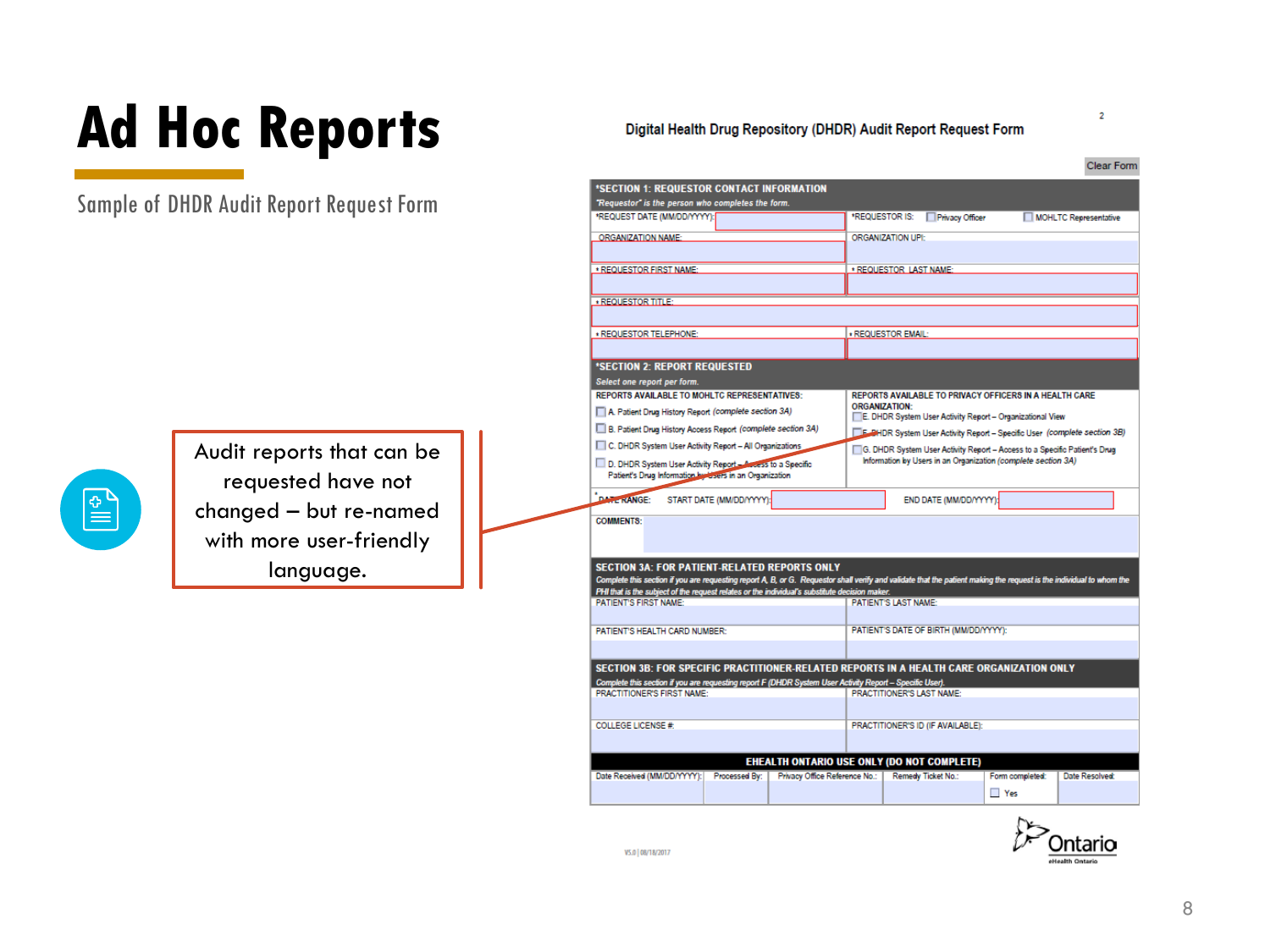Q1: What are these reports for?

A1: These reports will provide you with a complete audit trail of all the DHDR transactions (medication dispense and overrides of access) that have been run by users within your organization.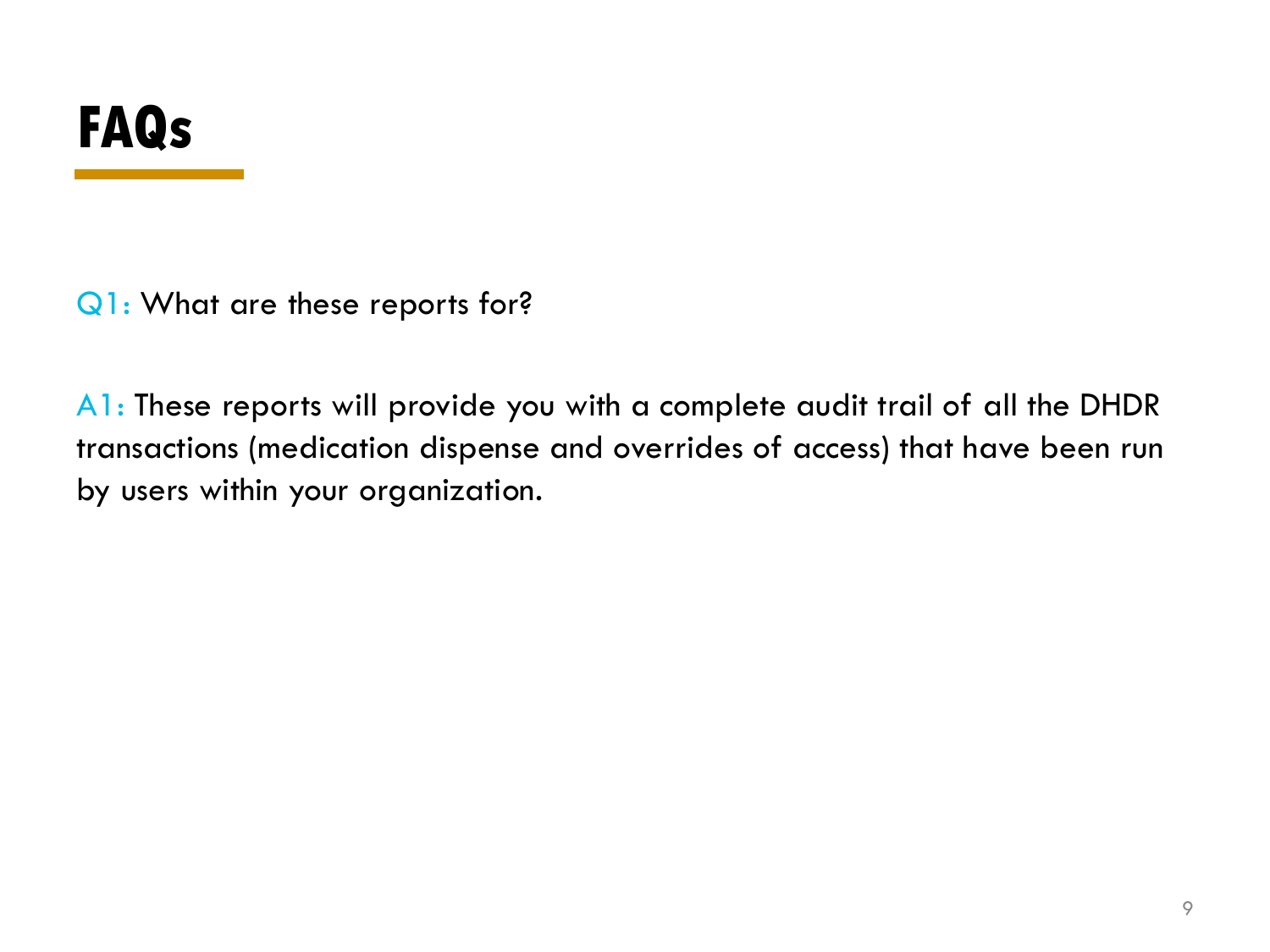Q2: When will I need to access these reports?

A2: Reviewing the DHDR System User Activity Report will allow you to stay current with DHDR overrides within your organization.

*Example: If you see that an override has occurred, you may want to review the occurrence to ensure the proper process was followed before the override occurred and necessary paperwork was completed and filed according to your organization's processes.* 

The 3 ad hoc reports can be requested whenever an audit is taking place, or if you wish to look at DHDR transactions across a multi-day period.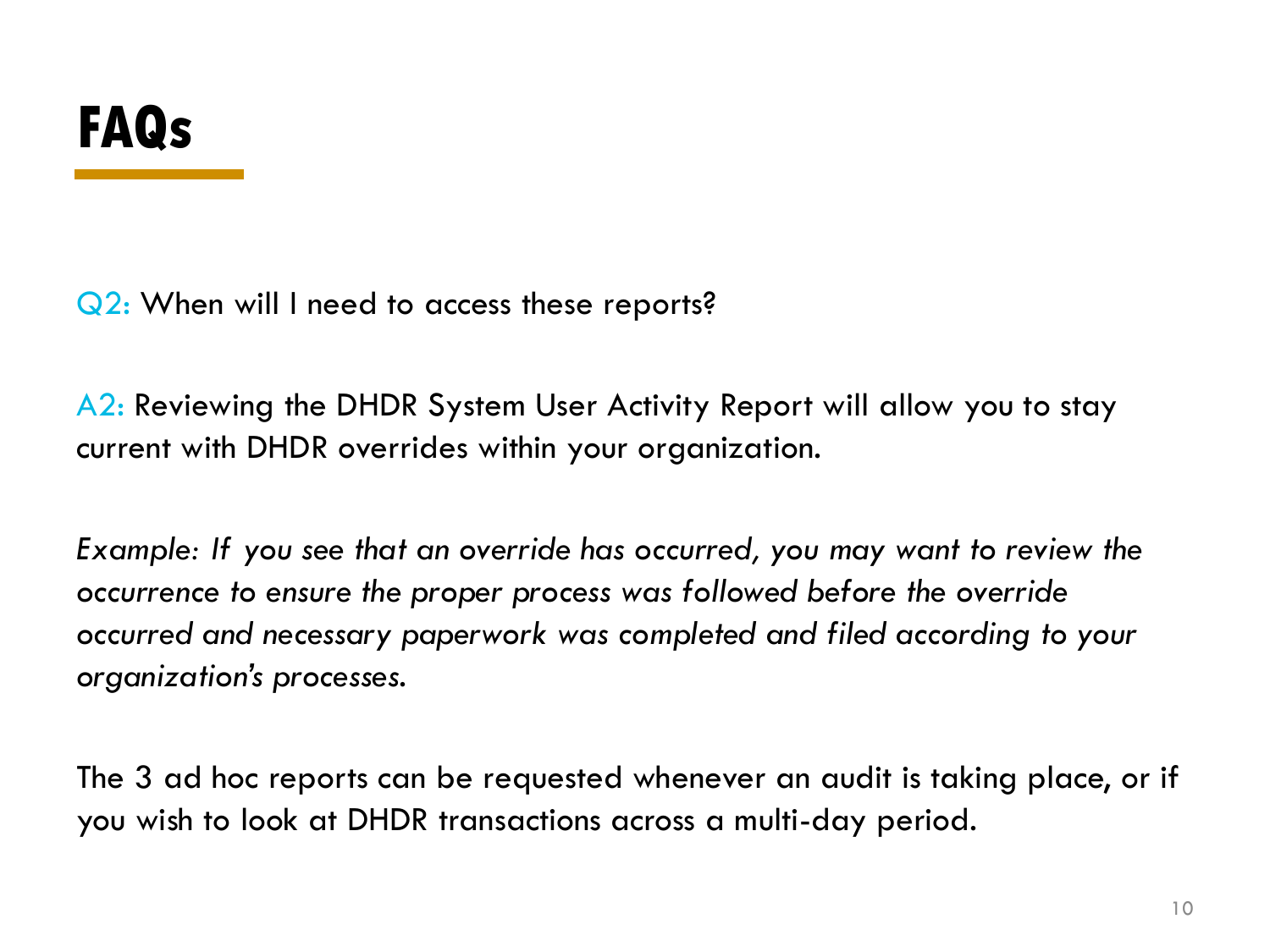

### **Questions?**



## eHealth Ontario

### **Service Desk**



Toll free: 1-866-250-1554

servicedesk@ehealthontario.on.ca